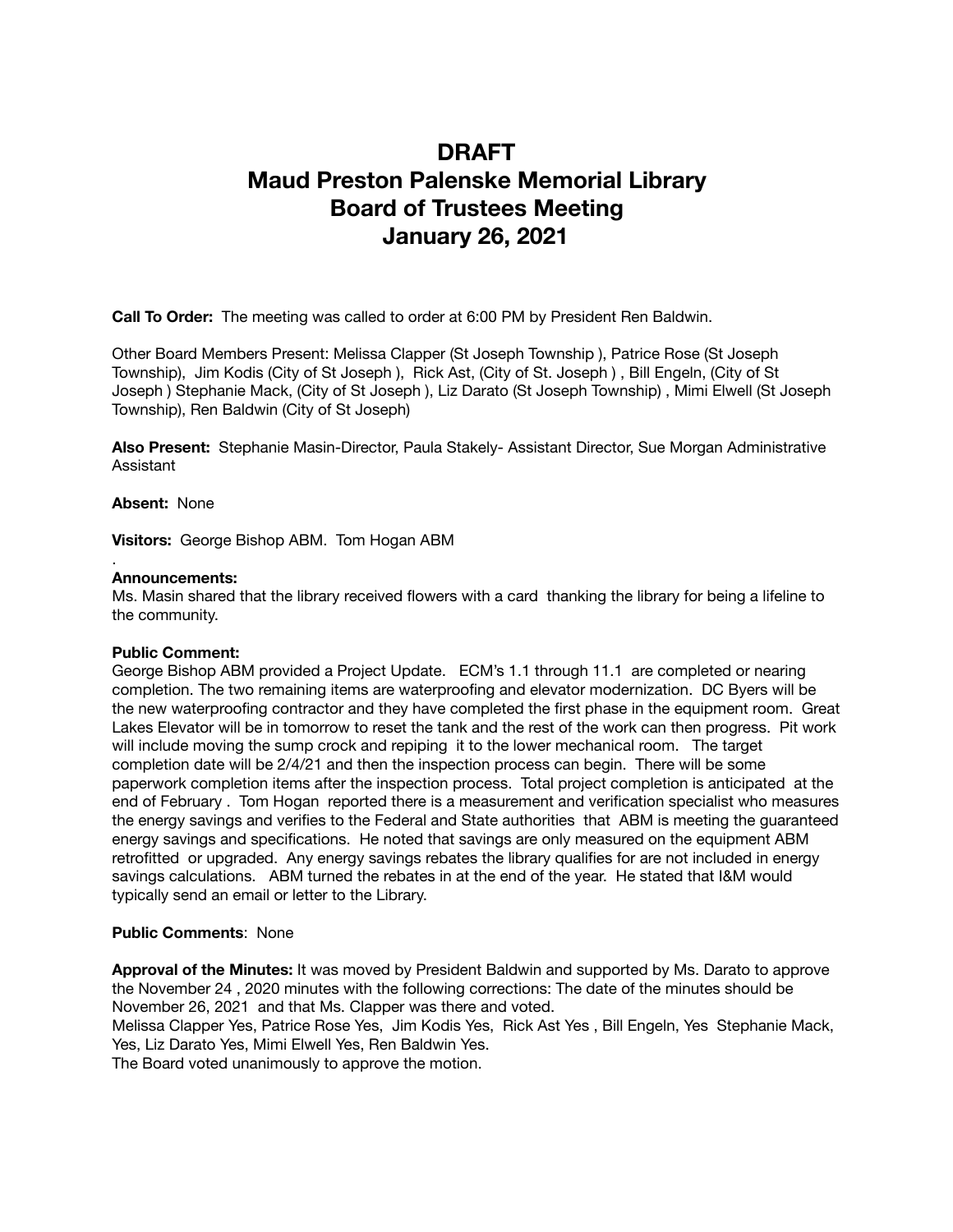**Approval of the Bills:** Mr. Kodis reviewed the bills and made a motion to pay the November 2020 bills , in the amount of \$12,916.44 and the the December 2020 bills , in the amount of \$9731.02.. Supported by Mr Ast. Melissa Clapper Yes, Patrice Rose Yes, Jim Kodis Yes, Rick Ast Yes , Bill Engeln, Yes Stephanie Mack, Yes, Liz Darato Yes, Mimi Elwell Yes, Ren Baldwin Yes. The Board voted unanimously to approve the motion..

**Finance Report:** Mr. Kodis noted that the Investment earnings for the Berrien Community Foundation accounts Net Gain for the 2020 Calendar Year was \$24,194.07 and \$304.87.

Mr. Kodis reviewed the Financials and noted that half of the year is over but under 40% of the budget has been spent. We are in a good place right now. Mr. Kodis made a motion to approve the Financial Report . Supported by Mr .Ast. Melissa Clapper Yes, Patrice Rose Yes, Jim Kodis Yes, Rick Ast Yes , Bill Engeln, Yes Stephanie Mack, Yes, Liz Darato Yes, Mimi Elwell Yes, Ren Baldwin Yes. The Board voted unanimously to approve the motion.

### **Old Business:** By Laws Amendments Second Reading

Ms. Masin provided information on an amendment to the By Laws. Mr. Kodis moved we make the proposed changes for Revised expenditures increasing the amount the Director my expend without Board approval to \$2,500.00 and the amount she may expend with concurrence of the President and Treasurer to an amount between \$2501.00 and \$5,000.00. Supported by Melissa Capper. Melissa Clapper Yes, Patrice Rose Yes, Jim Kodis Yes, Rick Ast Yes , Bill Engeln, Yes Stephanie Mack, Yes, Liz Darato Yes, Mimi Elwell Yes, Ren Baldwin Yes. The Board voted unanimously to approve the motion.

### **New Business:**

Ms. Masin provided and update and recommendation relative to acceptance of a donation from the O'Hanlon-Handshaw Estate. Her recommendation is to establish a Growth and Use Fund within the Berrien Community Foundation to act as a depository for gifts, conveyances and other transfers intended to assist the Library in achieving its goals and purposes, relative to support of programs and maintenance of the facility and its operations. She advises that the funds be transmitted to the Maud Preston Palenske Memorial Library "Growth and Use" account with the Berrien Community Foundation. President Ren Baldwin will notify the executor of the estate, Mr. Selking and express our gratitude and appreciation for the generous gift from the Estate of the late Patricia L. O'Hanlon-Handshaw, a former Library Patron .

Mr. Kodis noted that this donation pretty well covers the Library's \$50,000 payment yearly for the Capital Project Upgrades.

Mr. Kodis made a motion to accept the funds and that they be transmitted to the Berrien Community Foundation Growth Use Fund for the Library.. Supported by Ms. Elwell.

 Melissa Clapper Yes, Patrice Rose Yes, Jim Kodis Yes, Rick Ast Yes , Bill Engeln, Yes Stephanie Mack, Yes, Liz Darato Yes, Mimi Elwell Yes, Ren Baldwin Yes. The Board Voted Unanimously to approve the motion.

The Board is extremely grateful for the gift and entered into a discussion relative to how to recognize Mrs. O'Hanlon-Handshaw for her generous donation.

President Ren Baldwin asked that a review of the Abonmarche study be done to check off which items have been covered by this project and make a priority list of any remaining items yet to be accomplished.

### **Director 's Report:**

Ms. Masin noted that statistics relative to requests and use of materials demonstrate a need for downloadables. Hoopla can support this need. The bulk of funds to purchase this program come from the Fellund donation. They were agreeable to this recommendation and requested that it be for